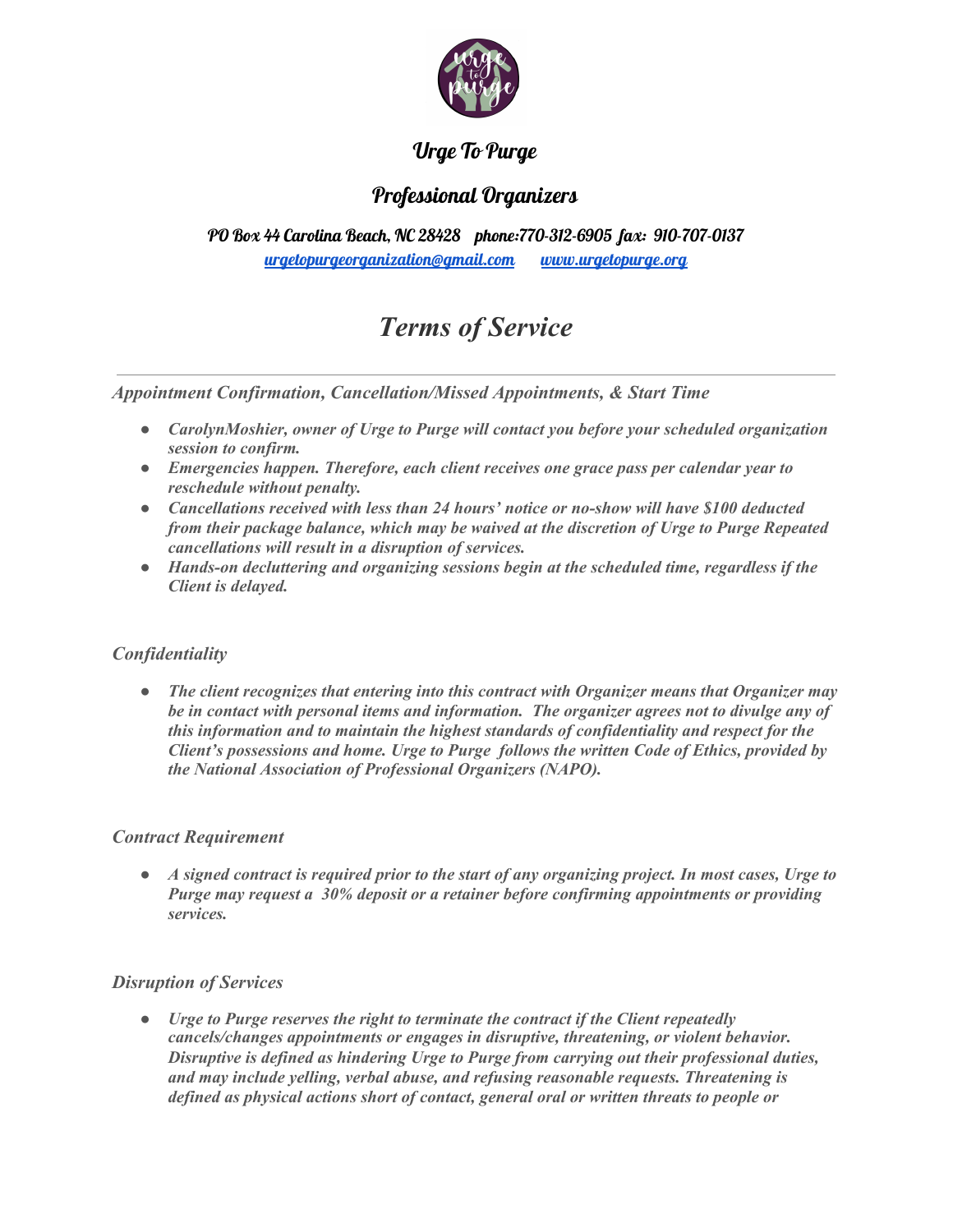*property, and implicit threats. Violent is defined as physical assault directed at people or property.*

*● Urge to Purge reserves the right to issue refunds in the event of disruption of services.*

#### *Fees & Payments*

- *● Urge to Purge will decide independently and communicate to the Client in advance the fees and expenses, and will charge fees and expenses which we deem reasonable, legitimate, and commensurate with our experience, the services we deliver, and the responsibility we accept. "One Hour" of work is defined as one man hour. When multiple organizers are present, each hour worked by each organizer will count toward the total hours worked.*
- *● Urge to Purge reserves the right to charge dif erent rates for working in any conditions we deem dangerous or hazardous based on the assessment.*
- *● Urge to Purge accepts payment by cash, check, and some credit cards (Visa, Mastercard )at this* time. There will be a charge of \$35 for any check returned for insufficient funds or any bank draft item that is not payable for any reason, as well as additional collection and/or legal fees to *compensate for overdraft charges and unpaid account balances. Full payment is due at the end of each calendar day unless prepaid through the purchase of available packages*

#### *Follow-Up*

*● After we have redesigned your space, we should still review what we have accomplished to determine if what we have achieved has been maintained and if organizing systems are working. If the system that we created is not working for you then we will work together to create one that will. The single session rate will apply unless a package has been purchased.*

#### *Personal Liability of the Client*

• In the event of bodily injury to any representative of Urge to Purge, the contract holder is liable *for any and all medical bills and emergencies as included in their personal and/or business insurance.*

#### *Photo Release*

*● Client releases all rights to before and after photos, to be used in Urge to PUrge publications, including but not limited to the website and pamphlets. Client agrees that photos may also be used for Urge to Purge publications/website, provided that Client's name is not linked to the photos in any way.*

#### *Process Ownership*

*● Regarding the purging, sorting, and organizing of items, the Client maintains process ownership. Urge to Purge recognizes items as the sole property of the Client, and though* efforts will be made to help purge when needed, it is hereby stated that the final decision on *such matters belongs to the Client.*

#### *Project Outcomes*